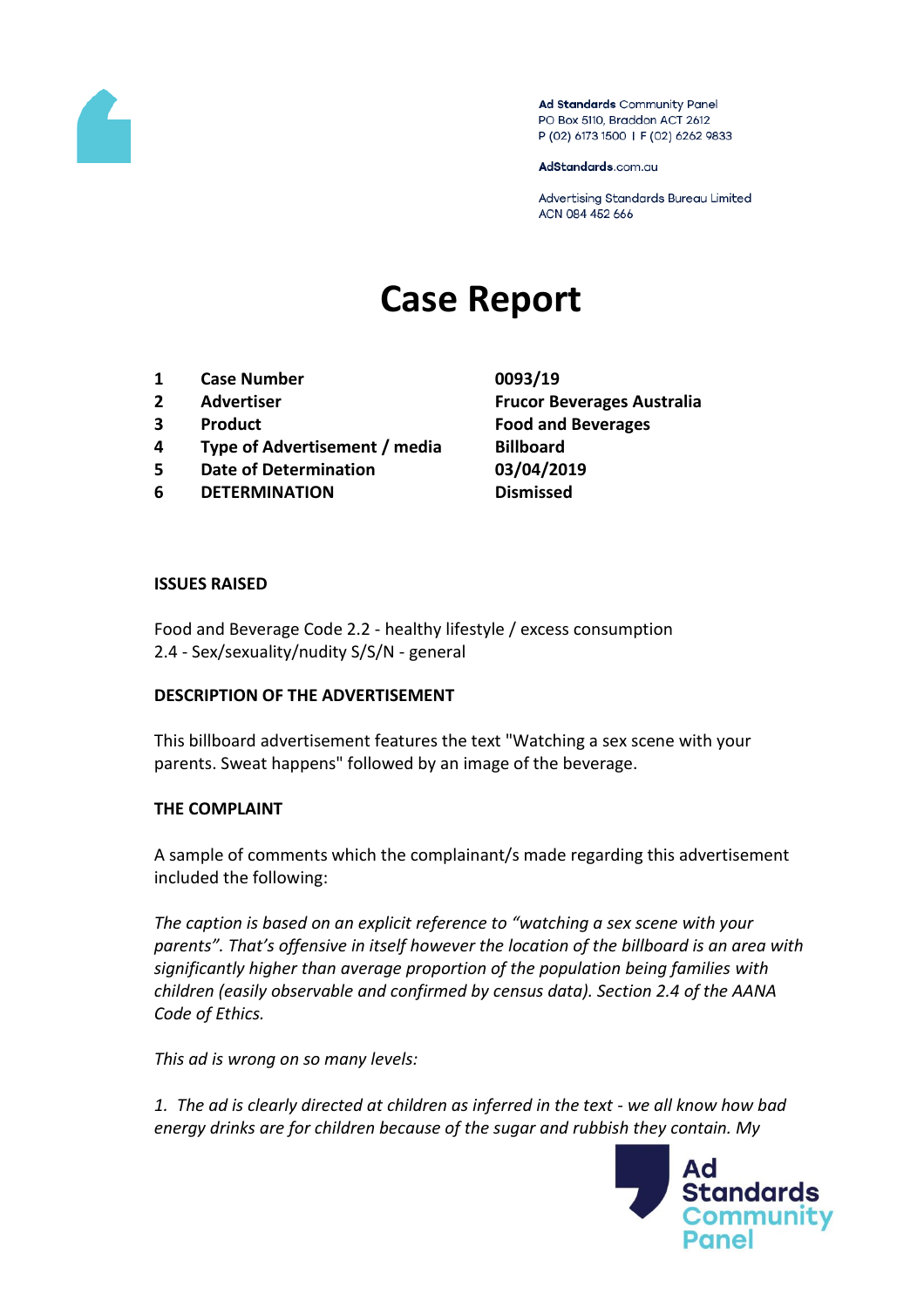

*understanding of advertising rules is that energy drink advertising is not allowed to be targeted at children.*

*2. the ad is normalising behaviour 'watching a sex scene with your parents' which is clearly inappropriate and suggestive on multiple levels.*

*3.I assume the ad implies watching a sex scene on a screen and not in real life, which furthermore infers to energy drinks to be consumed on the couch - and not in the accepted context of activity and sports.*

*4. It can also be interpreted as promoting/normalising incest and pedophilia*

*The subliminal messaging and not so subliminal messaging in this ad is appalling and has no place in a society that values the mental, emotional and physical health and wellbeing of our children.*

### **THE ADVERTISER'S RESPONSE**

Comments which the advertiser made in response to the complainant/s regarding this advertisement include the following:

*We refer to the complaint made in connection with the Maximus sports drink advertisement featured on a billboard in the Sydney metropolitan area which includes the line "Watching a sex scene with your parents - sweat happens" (Advertisement). We thank you for the opportunity to provide a response to this complaint.*

*Background – the Maximus sports drink advertising campaign*

*The Advertisement is part of a larger campaign, including a digital media campaign, reflecting the positioning of the Maximus sports drink as the drink of choice for life's awkward and uncomfortable moments (ie moments when "sweat happens"), targeted particularly at males aged between 18 and 39 years. The observations in each advertisement are intended to be light-hearted, humorous and memorable, particularly insofar as they depict situations in which an adult male might feel uncomfortable, causing him to sweat, thereby promoting Maximus as a means of replacing fluid which is lost through sweating. In the case of the Advertisement, it refers to (but does not depict) a scene where a young adult male may find himself viewing a program with his parents, in which a "sex scene" appears on screen. It refers to that being a situation in which the adult male might feel uncomfortable and sweat. Importantly, the "sex scene" is neither depicted nor described in the Advertisement.*

*Response to issues raised in the complaint*

*Frucor Suntory is committed to conducting all advertising and promotions to the highest standards and we take seriously any complaints made in relation to our*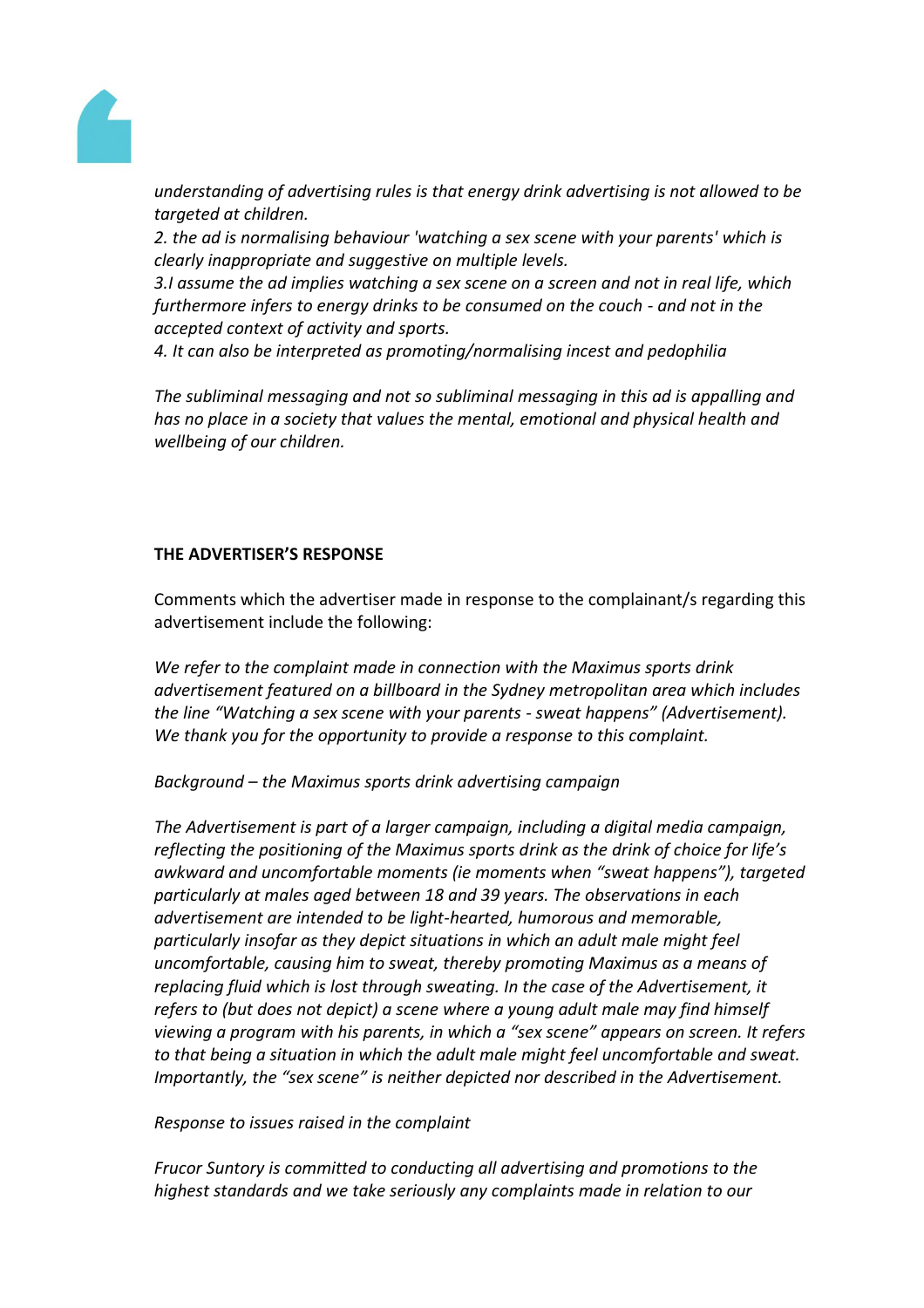

*advertising and promotions.*

*As requested, we have addressed the complaint by reference to all relevant advertising codes, including the AANA Code of Ethics (AANA Code of Ethics) and the AANA Food and Beverages Marketing and Communications Code (AANA Food Code).*

*We note that the complainant expressed concerns in respect of the Advertisement, stating that:*

*-"The ad is normalising behaviour 'watching a sex scene with your parents' which is clearly inappropriate and suggestive on multiple levels";*

*-"It can also be interpreted as promoting/normalising incest and pedophilia (sic)"; and -"The subliminal messaging and not so subliminal messaging in this ad is appalling and has no place in a society that values the mental, emotional and physical health and wellbeing of our children".*

*Having considered the Advertisement and the complaint, as well as the requirements of the AANA Code of Ethics and the AANA Food Code, we respectfully submit that the Advertisement does not in any way contravene the AANA Code of Ethics or the AANA Food Code.*

*Please note that we have not assessed the complaint by reference to the:*

*-AANA Code for Advertising and Marketing Communications to Children as the Advertisement is not targeted at children (please see our explanation below); or -Australian Food and Grocery Council Responsible Children's Marketing Initiative, as the Advertisement is not targeted at children; or*

*-Australian Quick Service Restaurant Industry Code, as Frucor Suntory is not a signatory to this initiative.*

*Application of the AANA Code of Advertising and Marketing Communications to Children*

*We submit that the AANA Code of Advertising and Marketing Communications to Children does not apply to the Advertisement for the following reasons:*

-A "child" for the purposes of the AANA Code of Advertising and Marketing *Communications to Children is a person 14 years old or younger; -the target audience for advertising of our Maximus brand is male adults between the ages of 18 and 39 years;*

*-as stated in the Campaign Brief, the Advertisement is targeted to male adults between the ages of 18 and 39 years;*

*-the language and tone of the Advertisement is not of a childlike nature, and does not feature scenarios which are aimed at or are appealing to children; and*

*-the Advertisement is not directed or targeted to children and has not been placed in media which is specifically directed or targeted to children.*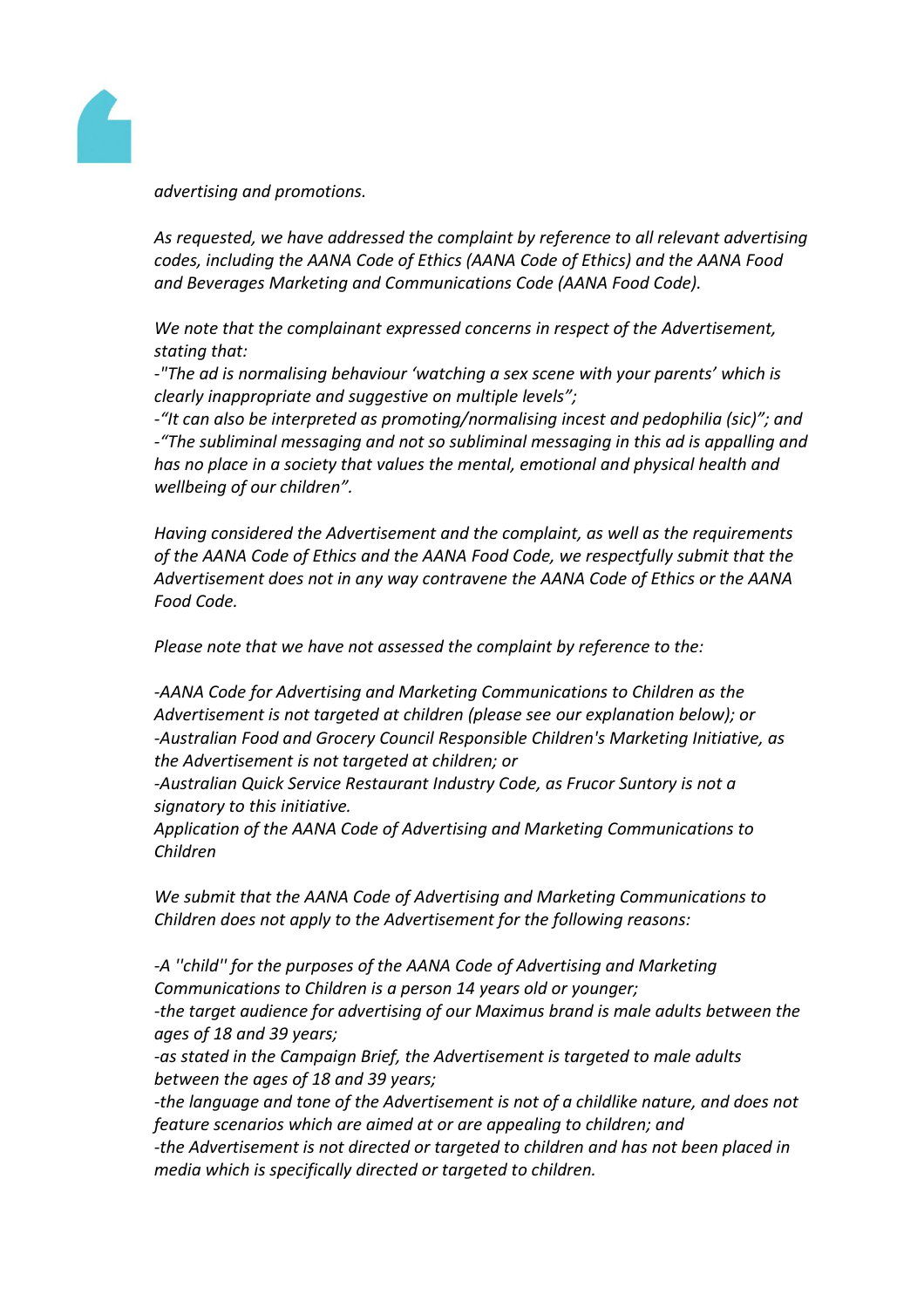

*AANA Code of Ethics*

*We submit, having regard to section 2 of the AANA Code of Ethics, that the Advertisement does not contravene the AANA Code of Ethics.*

*The Advertisement does not contravene section 2.1 of the AANA Code of Ethics as the Advertisement does not portray people or depict material in a way which discriminates against or vilifies a person or section of the community on account of race, ethnicity, nationality, gender, age, sexual preference, religion, disability, mental illness or political belief.*

*The Advertisement does not contravene section 2.2 of the AANA Code of Ethics as the Advertisement does not employ sexual appeal in a way which is exploitative or degrading of any individual or group of people and there is no debasement or abuse of any person or group of people, including the family unit.*

*The Advertisement does not contravene section 2.3 of the AANA Code of Ethics as the Advertisement does not contain any violent graphics or imagery.*

*The Advertisement does not contravene section 2.4 of the AANA Code of Ethics as the Advertisement is not sexually suggestive, there is no nudity, nor is it inappropriate or insensitive having regard to the relevant audience. We note the complainant referred to the tagline used in the Advertisement, 'watching a sex scene with your parents' as 'clearly inappropriate and suggestive on multiple levels'. The Advertisement is in no way inappropriate or sexually suggestive to the relevant audience, the tagline is intended to reference the act of viewing a film or other media in which a "sex scene" appears. No sexual imagery is used in the Advertisement. The Advertisement is presented in a light-hearted, humorous and fun way and is not inappropriate for the relevant audience, which is male adults aged 18 to 39 years.*

*We note that the complaint in respect of the Advertisement is that the Advertisement is 'promoting/normalising incest and pedophilia (sic)'. We strongly disagree. There is nothing in the Advertisement which relates to, or expressly refers to or implies, incest or paedophilia. The Advertisement does not in any way imply that incest or paedophilia is acceptable. The Advertisement adopts the words 'watching a sex scene with your parents', invoking the imagery of watching a fictional scene from a fictional television show or movie with one's parents. It does not feature any imagery of men, women and children in sexually suggestive positions.*

*We also note that the complainant claims that the Advertisement is 'appalling and has no place in a society that values the mental, emotional and physical health and wellbeing of our children'. We strongly disagree for the reasons set out above. The overall impression of the Advertisement is that the Maximus sports drink is tailor*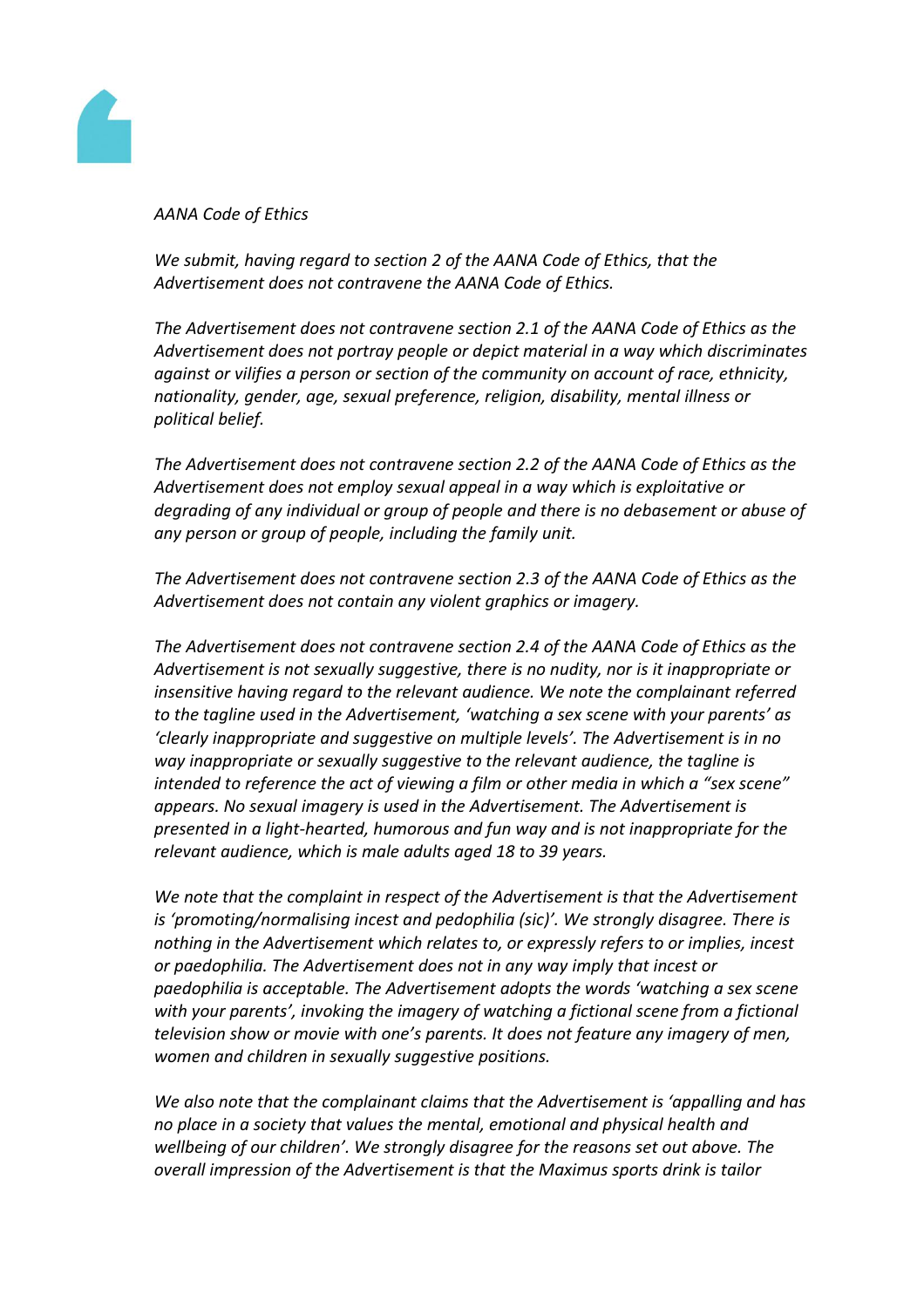

*made for situations which may make people sweat, whether that sweat is induced from physical activity or from an uncomfortable situation. There is nothing explicit or implicit in the Advertisement that undermines or de-values the mental, emotional and physical health and wellbeing of children.*

*The Advertisement does not contravene section 2.5 of the AANA Code of Ethics as the Advertisement features language which is innocuous and it does not feature strong or obscene language or language which is inappropriate for the relevant audience and medium.*

*The Advertisement does not contravene section 2.6 of the AANA Code of Ethics as the Advertisement does not depict any material which is contrary to prevailing community standards on health and safety, including any unsafe practices or images.*

*We note that clauses 3.1 and 3.2 of the AANA Code of Ethics do not apply to the Advertisement.*

*On the basis of the above, we do not consider that the Advertisement contravenes the AANA Code of Ethics, having regard to sections 2 of that code or otherwise.*

*Application of the AANA Food Code*

*We submit that, having regard to section 2 of the AANA Food Code, the Advertisement does not contravene the AANA Food Code.*

*The Advertisement does not contravene section 2.1 of the AANA Food Code. The Advertisement is truthful and honest, is not, nor is it designed to be, misleading or deceptive or otherwise contravene prevailing community standards. The Advertisement is communicated in a manner which is appropriate to the level of understanding of the target audience with an accurate presentation of information.*

*The Advertisement is intended to be a light-hearted, tongue-in-cheek campaign designed to connect with the target audience, consumers who enjoy life to the full and don't take themselves too seriously. The Advertisement is part of a broader campaign that uses various taglines designed to promote this light-hearted approach.*

*The Advertisement does not contravene section 2.2 of the AANA Food Code. Specifically, the Advertisement does not undermine the importance of healthy or active lifestyles or the promotion of healthy balanced diets. The Advertisement does not encourage what would reasonably be considered excessive consumption through the representation of the product or portion sizes disproportionate to the setting/s portrayed or by means otherwise regarded as contrary to prevailing community standards.*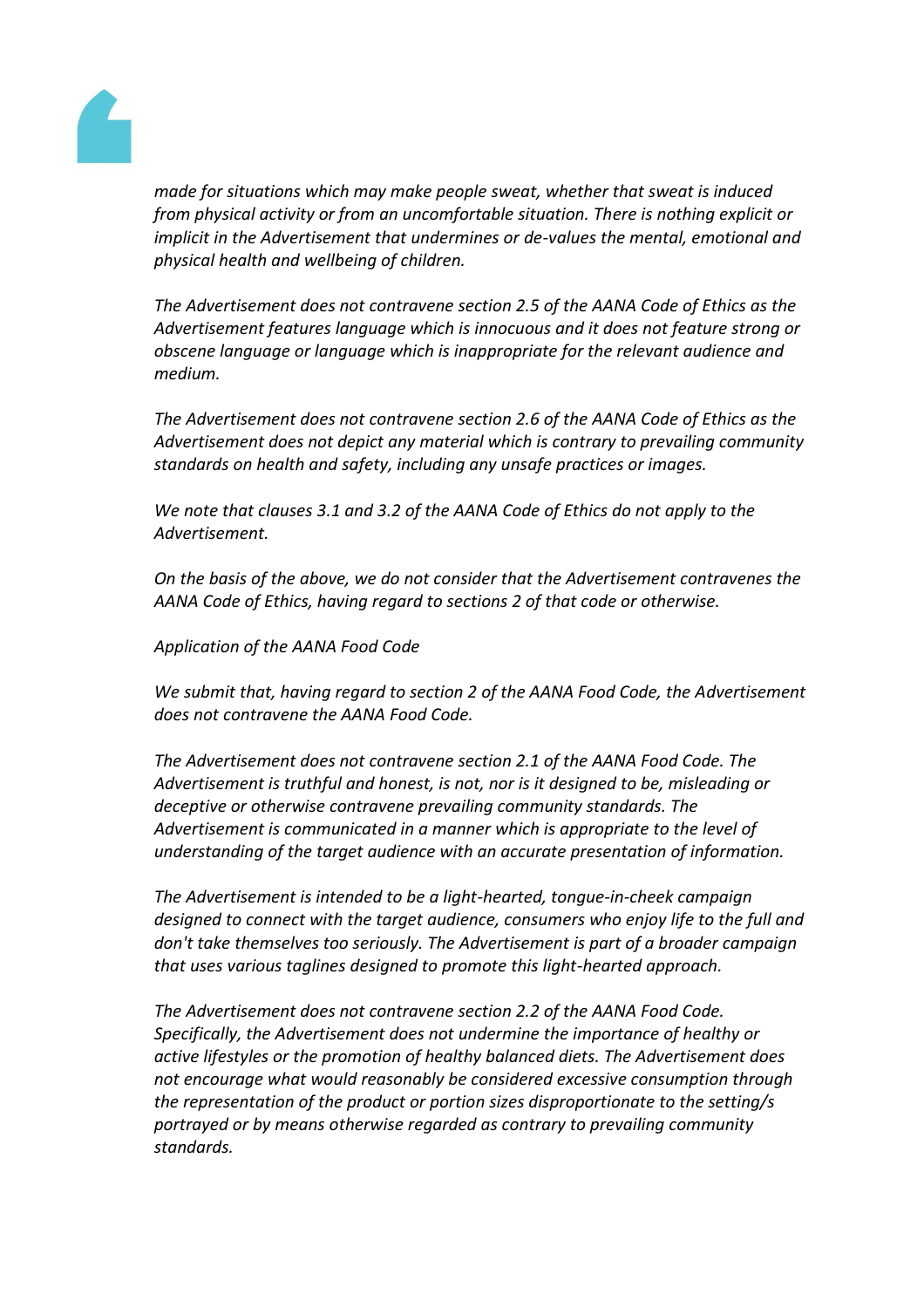

*The Advertisement does not contravene section 2.3 of the AANA Food Code. The Advertisement does not contain any health or nutrition claims. It does not make any direct or indirect reference to health benefits or nutrition and it does not imply that drinking a Maximus sports drink will benefit your health or meet a consumer's nutritional needs in any way.*

*The Advertisement does not contravene section 2.4 of the AANA Food Code as the Advertisement does not include any health related comparisons.*

*The Advertisement does not contravene section 2.5 of the AANA Food Code as the Advertisement does not make reference to consumer taste or preference tests, nor use any scientific terms to falsely ascribe validity to advertising claims.*

*The Advertisement does not contravene section 2.6 of the AANA Food Code as the Advertisement does not make reference to taste, size, content, nutrition and health benefits which are non-specific to the promoted product or inaccurate in all such representations.*

*The Advertisement does not contravene section 2.7 of the AANA Food Code as the Advertisement not appear within segments of media devoted to general and sports news and/or current affairs, nor rely on the endorsement or use of a recognised personality.*

*The Advertisement does not contravene section 2.8 of the AANA Food Code as the Advertisement does not portray the Maximus sports drink as a substitute for meals.*

*The Advertisement complies with the AANA Code of Ethics and the AANA Code for Advertising and Marketing Communications to Children is not relevant, and accordingly, the Advertisement does not contravene section 2.9 of the AANA Food Code. Clause 3 of the AANA Food Code does not apply to the Advertisement, as the Advertisement is not targeted at children.*

*On the basis of the above, we do not consider that the Advertisement contravenes the AANA Food Code, or any other Code, having regard to sections 2 and 3 of the AANA Food Code or otherwise*

## **THE DETERMINATION**

The Ad Standards Community Panel (the "Panel") considered whether this advertisement breaches the AANA Food and Beverages Advertising and Marketing Communications Code (the "Food Code"), and the AANA Code of Ethics (the "Code").

The Panel noted the complainants' concerns that the advertisement undermines a healthy diet and lifestyle, is targeted towards children, and contains a sexual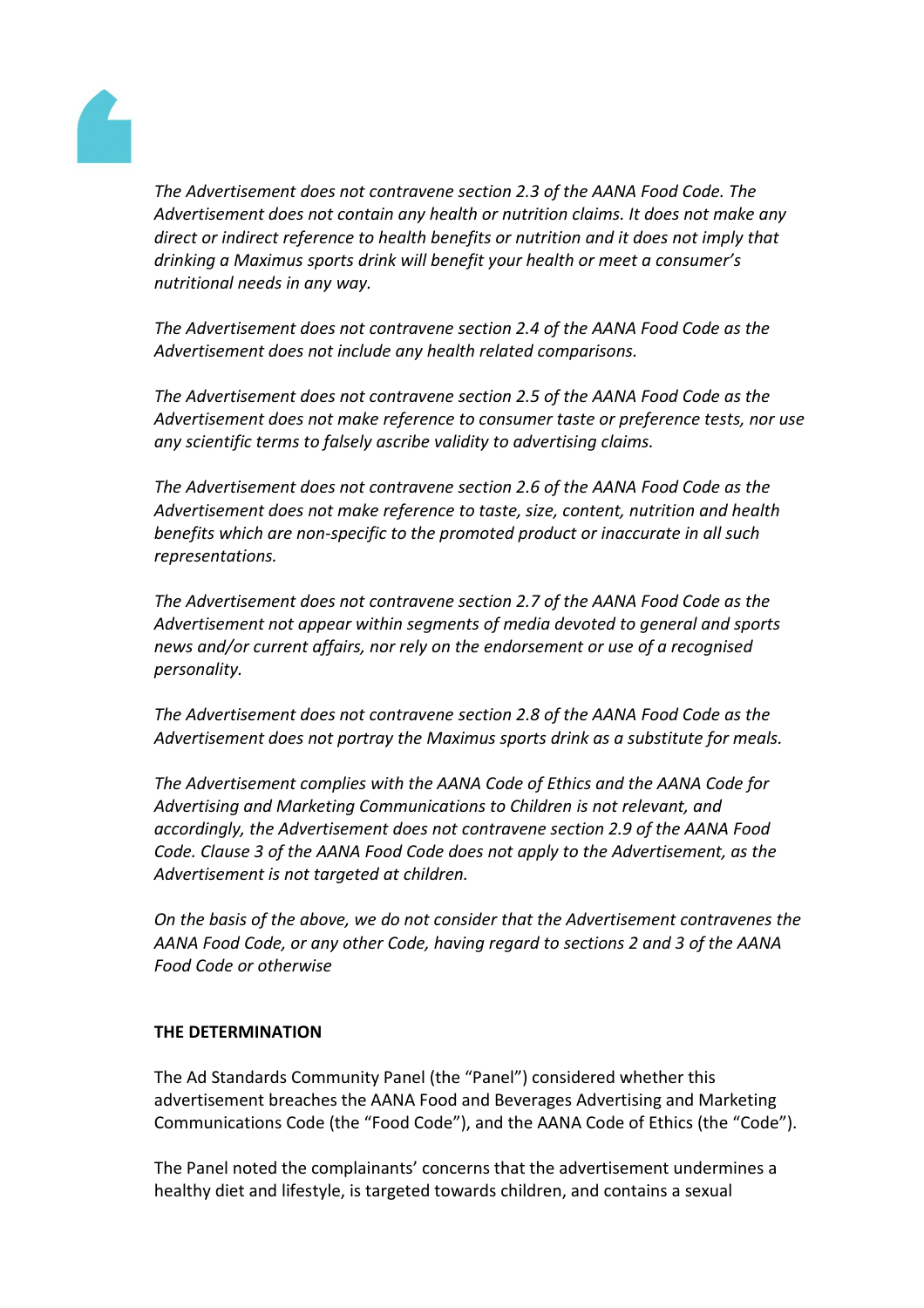

reference.

The Panel viewed the advertisement and noted the advertiser's response.

The Panel noted that the advertiser is not a signatory of the Australian Food and Grocery Council's Responsible Children's Marketing Initiative (AFGC RCMI) therefore this Initiative does not apply.

The Panel noted a complainant's concern that the advertisement is directed to children, and the complainant's understanding that energy drink advertising is not allowed to be targeted to children. The Panel noted that the beverage product is a sports drink, not an energy drink, and there is no provision under the AANA Food Code or the AANA Children's Code that specifically references sports drinks.

The Panel noted the billboard advertisement features the text "Watching a sex scene with your parents. Sweat happens". An image of a beverage product is also depicted.

The Panel considered whether the advertisement complied with all relevant provisions of the Food Code.

The Panel considered Section 2.2 which states: "the advertising or marketing communication…shall not undermine the importance of healthy or active lifestyles nor the promotion of healthy balanced diets, or encourage what would reasonably be considered excess consumption through the representation of product/s or portion sizes disproportionate to the setting/s portrayed or by means otherwise regarded as contrary to prevailing community standards."

The Panel noted the complainants' concern that the advertisement promotes consuming the beverage while sitting on the couch, which undermines the promotion of healthy balanced diets and a healthy lifestyle.

The Panel noted that the advertisement shows a bottle of the beverage, and that the size/amount of the beverage is not visible. The Panel noted that the beverage is typically only available in 1L sizes. The Panel considered that the product has a screw top, and therefore does not need to be consumed at one time.

The Panel considered that there is no imagery or text in the advertisement which is advocating for an unhealthy or inactive lifestyle, and noted that there is nothing to promote consuming the product in one go.

The Panel considered that the depiction of a single bottle of drink, without any promotion of extra bottles or any pressure to buy more was a depiction which most members of the community would not consider undermines the promotion of healthy balanced diets or a healthy lifestyle, nor encourage excess consumption.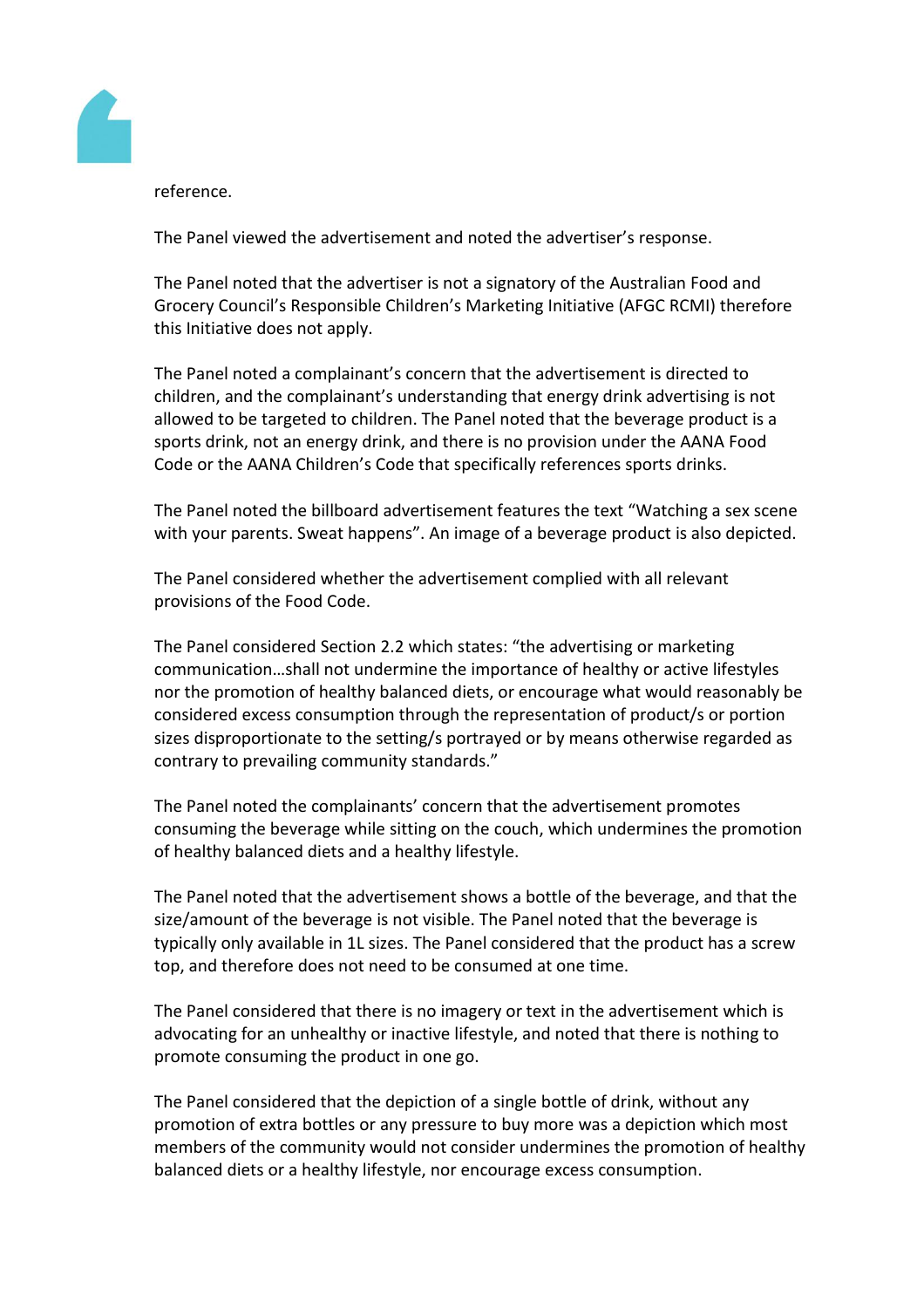

The Panel noted that the advertising of sports drinks is not of itself a depiction which breaches Prevailing Community Standards.

The Panel determined that the advertisement did not breach Section 2.2 of the Food Code.

The Panel then considered whether the advertisement was in breach of Section 2.4 of the Code of Ethics. Section 2.4 of the Code states: "Advertising or Marketing Communications shall treat sex, sexuality and nudity with sensitivity to the relevant audience".

The Panel noted the complainants' concern that the advertisement features a sexual reference which is offensive and inappropriate for a broad audience.

The Panel considered that the phrase references a scenario which many members of the community are likely to understand as viewing a sex scene as part of a movie or television program and would likely understand to be uncomfortable for a child (including adults) to watch with parents.

The Panel noted the Practice Note for Section 2.4 which states: "The use of the word "sex" does not, of itself, make an advertisement unacceptable. However, such advertisements must not contain images that are highly sexualised. "

The Panel considered that the reference to such a scenario without any other descriptors, images or themes did treat the issue of sex, sexuality and nudity with sensitivity to the relevant audience and did not breach Section 2.4 of the Code.

The Panel noted a complainant's concern that the advertisement promotes/normalises incest and paedophilia, and considered that this interpretation of the advertisement is highly unlikely to be shared by the broader community.

Finding that the advertisement did not breach the AANA Food Code or the AANA Code of Ethics, the Panel dismissed the complaints.